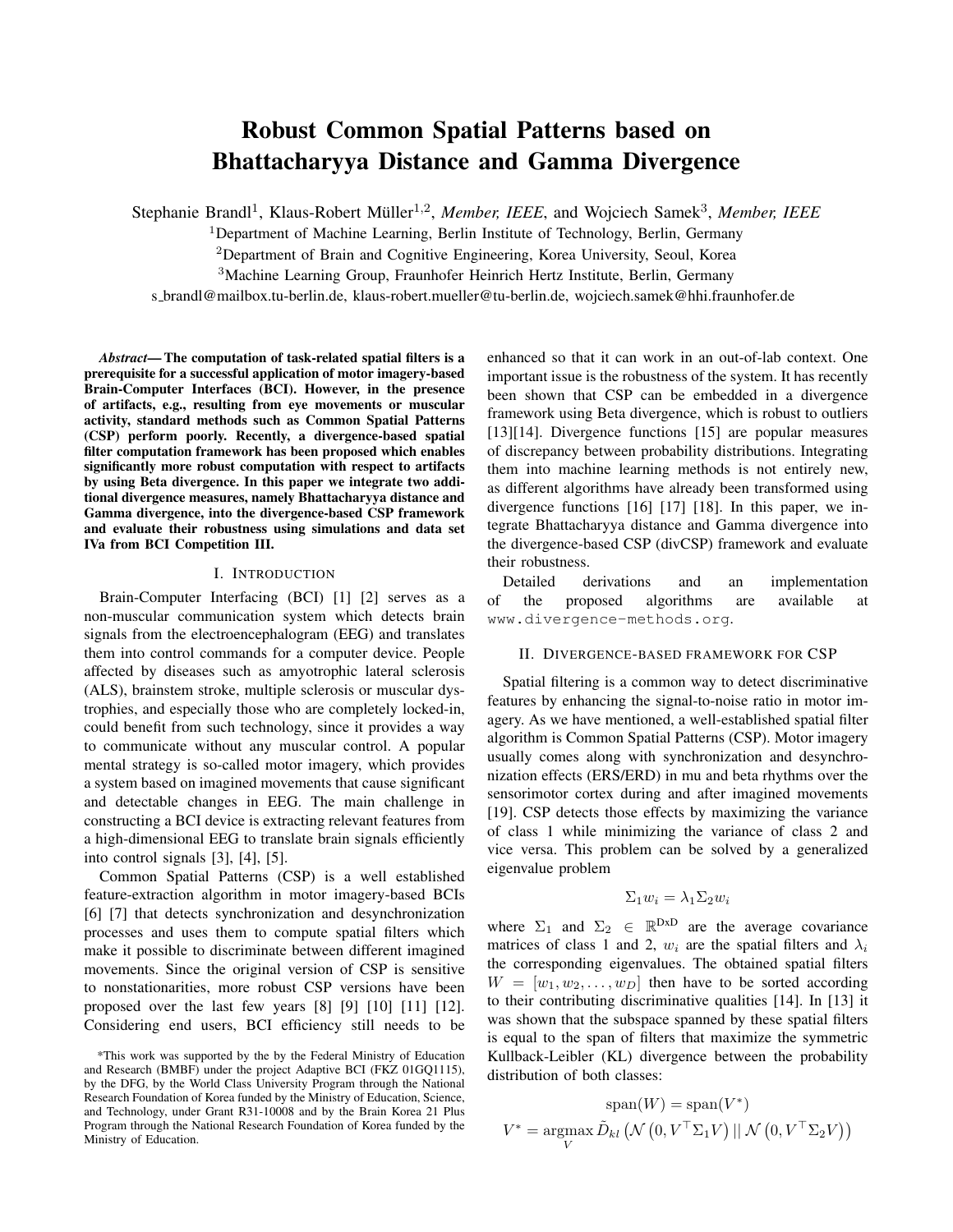<span id="page-1-0"></span>TABLE I: Overview of the objective functions and properties of CSP divergence methods, with  $\bar{\Sigma}_c^i = V^T \Sigma_c^i V$  and  $\bar{\Sigma}_c$ denoting the projected covariance matrix of trial i and class c and the class average. Note that  $\rho = \frac{1}{\beta} \sqrt{\frac{1}{(2\pi)^{\beta d} (\beta+1)^{d}}}$ .

| Method | <b>Objective</b> $\sigma(V)$                                                                                                                                                                                                                                                                                         | robust | <i>parameter</i> |
|--------|----------------------------------------------------------------------------------------------------------------------------------------------------------------------------------------------------------------------------------------------------------------------------------------------------------------------|--------|------------------|
| CSP    | $\frac{1}{2}\operatorname{tr}((\bar{\Sigma}_1)^{-1}(\bar{\Sigma}_2)) + \frac{1}{2}\operatorname{tr}((\bar{\Sigma}_2)^{-1}(\bar{\Sigma}_1)) - d$                                                                                                                                                                      | no     | no               |
| Beta   | $\rho\sum_{i=1}^n( \bar{\Sigma}_1^i ^{-\frac{\beta}{2}}+ \bar{\Sigma}_2^i ^{-\frac{\beta}{2}}-(\beta+1)^{\frac{d}{2}}( \bar{\Sigma}_2^i ^{\frac{1-\beta}{2}} \beta\bar{\Sigma}_1^i+\bar{\Sigma}_2^i ^{-\frac{1}{2}}+ \bar{\Sigma}_1^i ^{\frac{1-\beta}{2}} \beta\bar{\Sigma}_2^i+\bar{\Sigma}_1^i ^{-\frac{1}{2}}))$ | ves    | B                |
| Bha    | $\frac{1}{2}\sum_{i=1}^n(\ln( \bar{\Sigma}_1^i+\bar{\Sigma}_2^i )-\frac{1}{2}\ln \bar{\Sigma}_1^i -\frac{1}{2}\ln \bar{\Sigma}_2^i -d\ln(2))$                                                                                                                                                                        | ves    | no               |
| Gamma  | $ \ \tfrac{1}{4\gamma} \sum_{i=1}^n (\tfrac{1}{2} \ln( \gamma \bar{\Sigma}_1^i + \bar{\Sigma}_2^i ) + \tfrac{1}{2} \ln( \bar{\Sigma}_1^i + \gamma \bar{\Sigma}_2^i ) - \ln \bar{\Sigma}_1^i  - \ln \bar{\Sigma}_2^i  - d\ln(2))$                                                                                     | yes    | $\gamma$         |

where  $V^*$  maximizes the symmetric KL divergence between the probability distribution of both classes and  $\mathcal{N}(\mu, \Sigma)$ denotes the Gaussian distribution, with mean  $\mu$  and covariance  $\Sigma$ . Symmetric KL divergence between two continuous probability distributions,  $p(x)$  and  $q(x)$ , is defined as

$$
\tilde{D}_{kl} = \int p(x) \log \frac{p(x)}{q(x)} dx + \int q(x) \log \frac{q(x)}{p(x)} dx
$$

Since KL divergence is sensitive to outliers, we investigated robust divergence measures to enhance classification accuracy.

### III. ROBUSTNESS AND ROBUST DISCREPANCY MEASURES

# <span id="page-1-2"></span>*A. Robustness Property*

The goal of a robust CSP algorithm is to reliably compute task-related spatial filters,  $V$ , even when data is heavily contaminated. In the divergence framework, robustness can be achieved by decomposing the divergence between the average class distributions into the sum of trialwise divergences and limiting the influence of single (potentially outlier) terms (see [13]). This changes the objective function into

$$
V^* = \underset{V}{\text{argmax}} \sum_i \tilde{D}_{kl} (\mathcal{N} \left(0, V^\top \Sigma_1^i V\right) || \mathcal{N} \left(0, V^\top \Sigma_2^i V\right))
$$

where  $\Sigma_c^i$  refers to trialwise covariance matrices of class c. Note that this approach assumes a balanced number of trials for each class and also requires robust divergence measures. We call a divergence function, D, *robust* if the inclusion of a single additional outlier trial (e.g.  $\Sigma_1^{i^*}$ ) does not significantly increase the value of the objective function. Mathematically, this translates into stating that the ratio  $\alpha$ between the objective functions (with and without the outlier trial) is close to 1, that is

$$
\alpha = \frac{\max\limits_{V} \left\{ \sigma(V) + D\left( \mathcal{N}(0, V^\top \Sigma_1^{i^*} V) || \mathcal{N}(0, V^\top \Sigma_2^{i} V) \right) \right\}}{\max\limits_{V} \sigma(V)}
$$

where  $\sigma(V)$  is the corresponding objective function (see Table [I\)](#page-1-0). If this ratio is very large (e.g., because it grows linearly or exponentially with  $\|\tilde{V}^\top \Sigma_1^{i^*} V \|$ , then the outlier trial has a significant influence on the spatial filter computation. In other words, the algorithm focuses on the outlier trial instead of considering the majority of the 'clean trials'.

#### *B. Beta divergence*

Beta divergence has been considered to be a robust replacement in the divCSP algorithm [13]. Beta divergence [20] between two continuous probability distributions is defined (for  $\beta > 0$ ) as

$$
D_{\beta}(p(x) \mid q(x)) = \frac{1}{\beta} \int (q^{\beta}(x) - p^{\beta}(x))p(x)dx
$$

$$
-\frac{1}{\beta+1} \int (q^{\beta+1}(x) - p^{\beta+1}(x))dx.
$$

The objective function of the Beta divergence CSP algorithm  $(\beta$ -divCSP) is defined in the second row of Table [I,](#page-1-0) where  $\tilde{D}_{\beta}$  denotes the symmetric Beta divergence and  $\Sigma_1^i$  and  $\Sigma_2^i$ are trial-wise covariance matrices of classes 1 and 2, respectively. In the following, we will show that Beta divergence is not the only well-suited robust distance measure in the divCSP framework.

#### *C. Bhattacharyya distance*

Bhattacharyya distance, a divergence-type measure between two populations [21], is widely used in various fields, such as computer vision [22], multiclass classification [23] and bayesian classification [24]. The key advantages in using the Bhattacharyya distance in the divCSP framework are its easy evaluation and lack of parameters, which often make calculations significantly more complicated. The Bhattacharyya distance between two continuous probability distributions  $p(x)$ ,  $q(x)$  is defined as

$$
D_{bha}(p(x) \mid q(x)) = -\ln\left(\int \sqrt{p(x)q(x)}dx\right)
$$

.

Incorporating Bhattacharyya distance into the divCSP (bhadivCSP) framework of [14] leads to the objective function defined in the third row of Table [I.](#page-1-0)

#### *D. Gamma divergence*

Gamma divergence, first defined in 2008 in [25], is considered to be a *super robust*<sup>[1](#page-1-1)</sup> divergence measure. It has been used in robust parameter estimation [25], robust blind source separation [26] and clustering algorithms [27]. Symmetric

<span id="page-1-1"></span><sup>&</sup>lt;sup>1</sup>The phenomenon of the breakdown point of an estimator being larger than 50% is termed super robustness.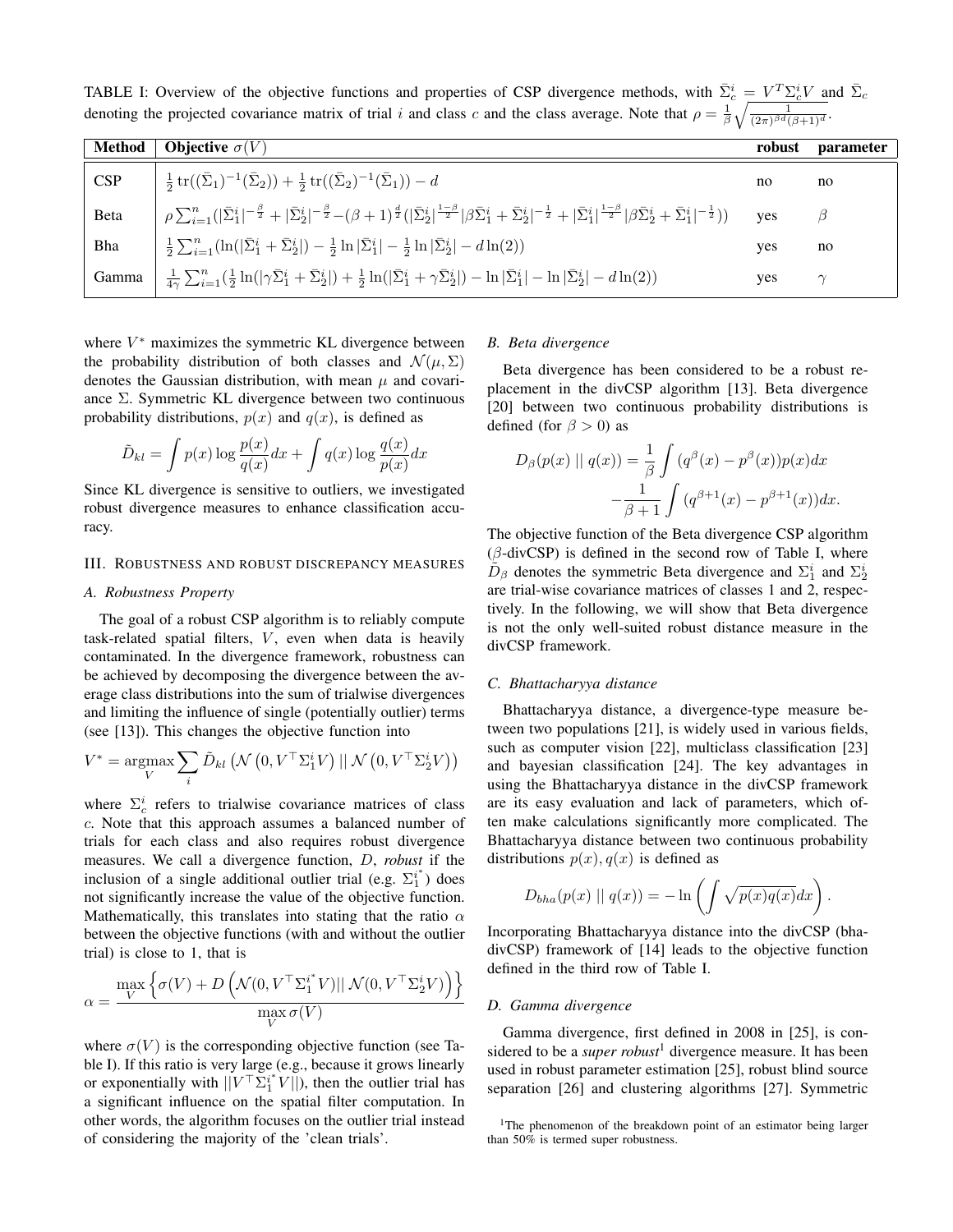<span id="page-2-0"></span>

Fig. 1: *Left*: The impact of a single outlier on the objective function ratio. If the ratio exceeds 1, then the method will not extract the task-related source. *Right*: The objective function ratio after contaminating various numbers of trials.

Gamma divergence between two continuous probability distributions,  $p(x) = p$ ,  $q(x) = q$ , is defined (for  $\gamma > 0$ ) as

$$
\tilde{D}_{\gamma}(p \mid q) = \frac{1}{2}(d_{\gamma}(p,q) - d_{\gamma}(p,p) + d_{\gamma}(q,p) - d_{\gamma}(q,q))
$$

where

$$
d_{\gamma}(p,q) = -\frac{1}{\gamma} \log \left( \int p \, q^{\gamma} dx \right) + \frac{1}{1+\gamma} \log \left( \int q^{1+\gamma} dx \right).
$$

The objective function of the Gamma divergence CSP ( $\gamma$ divCSP) algorithm is defined in the last row of Table [I.](#page-1-0)

#### IV. EVALUATION

#### *A. Simulations*

In the first simulation experiment, we visualized the effect of a single outlier on the presented divergence functions. Therefore, we chose a two-dimensional example of covariance matrices, where  $\Sigma_1$  is constant over 100 trials and  $\Sigma_2$  is constant over 99 trials and includes one contaminated outlier trial  $(\Sigma_2^{100})$ :

$$
\Sigma_1^{1:100} = \begin{pmatrix} 10 & 0 \\ 0 & 1 \end{pmatrix} \qquad \Sigma_2^{1:99} = \begin{pmatrix} 1 & 0 \\ 0 & 1 \end{pmatrix} \qquad \Sigma_2^{100} = \begin{pmatrix} 1 & 0 \\ 0 & x. \end{pmatrix}
$$

The correct discriminative source is the first one that would be detected by spatial filter  $w_1 = (1, 0)^T$ . Depending on x, a non-robust method would be influenced by this outlier such that  $w_2 = (0, 1)^T$  would be preferred over  $w_1$ , meaning, the method would detect the wrong source. In the left panel of Figure [1,](#page-2-0) we visualize the ratio of the objective functions when applying filters  $w_2$  and  $w_1$ :  $\frac{\sigma(w_2)}{\sigma(w_1)}$  $\frac{\sigma(w_2)}{\sigma(w_1)}$ . One can see that the standard CSP algorithm is not robust, because the ratio grows very quickly and becomes larger than 1 (i.e., CSP quickly prefers  $w_2$  over  $w_1$ ). Beta divergence and the two robust discrepancy measures proposed in this paper successfully reduce the influence of the outlier and prefer the correct filter,  $w_1$ , even for very large outlier values of x.

In a second experiment, we evaluated the robustness of the presented divergences when the number of outlier trials increases. We used the same example as before, with an outlier value  $(x)$  of 100. We added an increasing number of outliers to the data and computed the ratio of the objective functions. The right panel of Figure [1](#page-2-0) depicts the results. Here, we again observe a significant increase in robustness when using the robust discrepancy measures. The standard CSP algorithm broke down (ratio of objective functions exceeds 1) when more than 10 outliers are contained in the data, whereas the  $\gamma$ -divCSP method withstood up to 70 contaminated outlier trials in this example. Note that we have fixed the parameters  $\beta$  and  $\gamma$  for  $\beta$ -divCSP and  $\gamma$ -divCSP respectively to 0.2 in the presented simulation experiments.

## *B. BCI Competition Dataset*

<span id="page-2-1"></span>TABLE II: Mean classification accuracies for four CSP methods

|              | aa    | al    | av    | aw    | ay    |
|--------------|-------|-------|-------|-------|-------|
| <b>CSP</b>   | 66.07 | 96.43 | 58.16 | 88.84 | 80.95 |
| <b>B</b> eta | 74.11 | 96.43 | 70.41 | 77.23 | 80.95 |
| Bha          | 72.32 | 96.43 | 70.41 | 63.84 | 80.95 |
| Gamma        | 74.11 | 96.43 | 69.39 | 83.04 | 80.95 |

<span id="page-2-2"></span>

Fig. 2: Trialwise KL divergences and Bhattacharyya distances of bha-divCSP projected data of participant *av*. The divergences have been sorted, normed and accumulated.

The described methods were applied to data set IVa [28] from BCI Competition III [29], which contains EEG recordings from five healthy participants performing right hand and foot motor imagery without getting any feedback. The target class was visualized by letters appearing behind a fixation cross and a randomly moving object. The EEG signal was recorded from 118 Ag/AgCl electrodes, band-pass filtered between 0.05 and 200 Hz and downsampled to 100 Hz. We manually selected 68 electrodes, mainly those covering the motor cortex, and divided the data into a training and a testing set according to BCI Competition III. Parameters for Gamma and Beta divergence were determined individually for each participant by a 2-fold cross validation using the following values: [0,0.0001,0.001,0.01,0.05,0.1,0.15,0.2,0.25,0.5,0.75,1,1.5,2,5], where 0 is equivalent to original CSP and  $\gamma = 1$  in  $\gamma$ -divCSP is equivalent to bha-divCSP.

Classification accuracies can be seen in Table [II.](#page-2-1) Note, that for *al* and *ay* parameter selection yielded 0, which means